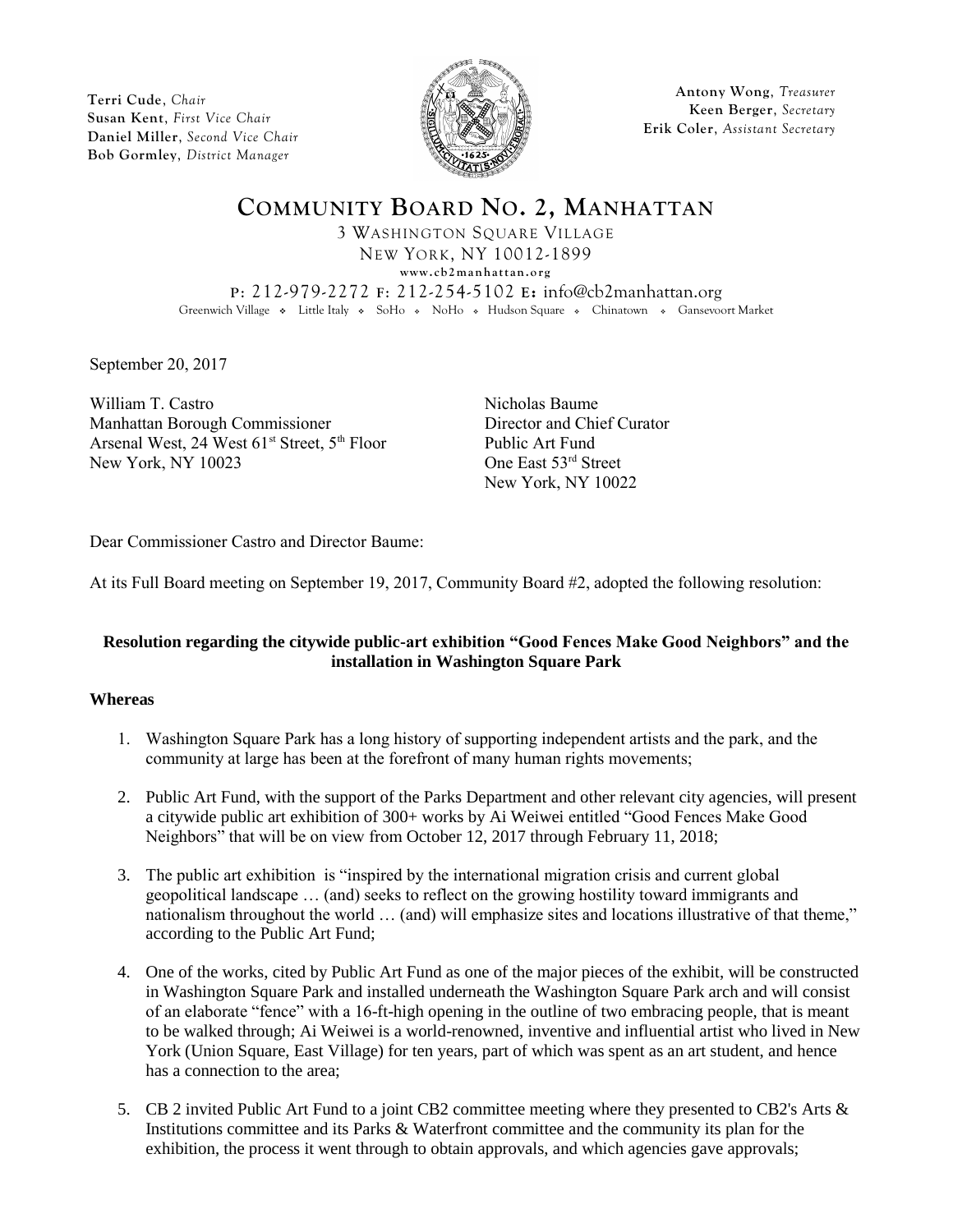- 6. Roughly 100 people attended the meeting and nearly 60 people commented and/or posed questions to representatives from Public Art Fund. In addition, prior to the meeting, 51 letters of support (14 from organizations (citywide and local), 37 from Community Board Residents and Business Owners) and 2 letters against the installation were received by the CB2 office;
- 7. Public Art Fund explained that it began outreach in June, 2017, met with various community groups over the summer, listened to feedback, and has been working to address concerns. Their representative stated that they would prefer to have started this outreach process earlier, but "to do so earlier, without a design or any engineering assurances, would have been premature." Also, it was specified that "the exhibit is Ai Weiwei's vision; not a collective design":
- 8. At the CB2 joint committee meeting, many commenters expressed enthusiastic support for the exhibition and the installation inside the arch; others strongly conveyed concern about the process: specifically, the lack of community involvement until the end of the process; the placement of the work within the Washington Square Park arch; and the disruption traditional holiday celebrations, including the Holiday Tree, which has been placed in front of the arch by the Washington Square Association each December since 1924;
- 9. There were questions posed and requests made to the Public Art Fund to consider moving the location of the work and to reconsider the duration of the installation, i.e., shortening it, the responses to which were that such changes were not possible;
- 10. The Public Art Fund began planning the citywide project and the Washington Square Park installation more than a year before the community was notified of the possibility of it occurring. City agencies, including the Department of Parks and Recreation and the Landmarks Preservation Commission, were consulted and granted approval long before any notification was provided to the community;
- 11. While the message of the installation is a laudable one that aligns with the values of many in the community, the placement, scale, and duration of the installation in Washington Square Park demanded more than the cursory, late-stage engagement that the City and Public Arts Fund offered to the community.

## **Therefore be it resolved that Community Board 2, Manhattan**

1. Supports the temporary installation of Ai Weiwei's artwork in the arch of Washington Square Park, and welcomes the opportunity for our neighborhood to provide the setting for, and interact with, an exhibition of such high quality that resonates with our community's history as a center for artistic and political innovation and

2. regards this large-scale project as a one-time, unique event and requests assurance from the City and its agencies that this project not establish a precedent for future uses of Washington Square Park and

3. demands that in the future the City and its agencies be more transparent and engage CB2 and the community earlier on in the process whenever plans are being considered for public art in our area and

4. requests that Public Art Fund continue to work with the Washington Square Association to find an alternative location for placement of the Holiday Tree and that it cover any incremental costs for placement in this alternative nearby agreed-upon location.

**VOTE:** PASSED, with 26 Board Members in favor and 8 against (K. Berger, T. Connor, D. Diether, J. Giacobbe, S. Russo, R. Sanz, G. Silvera Seamans, C. Spence)